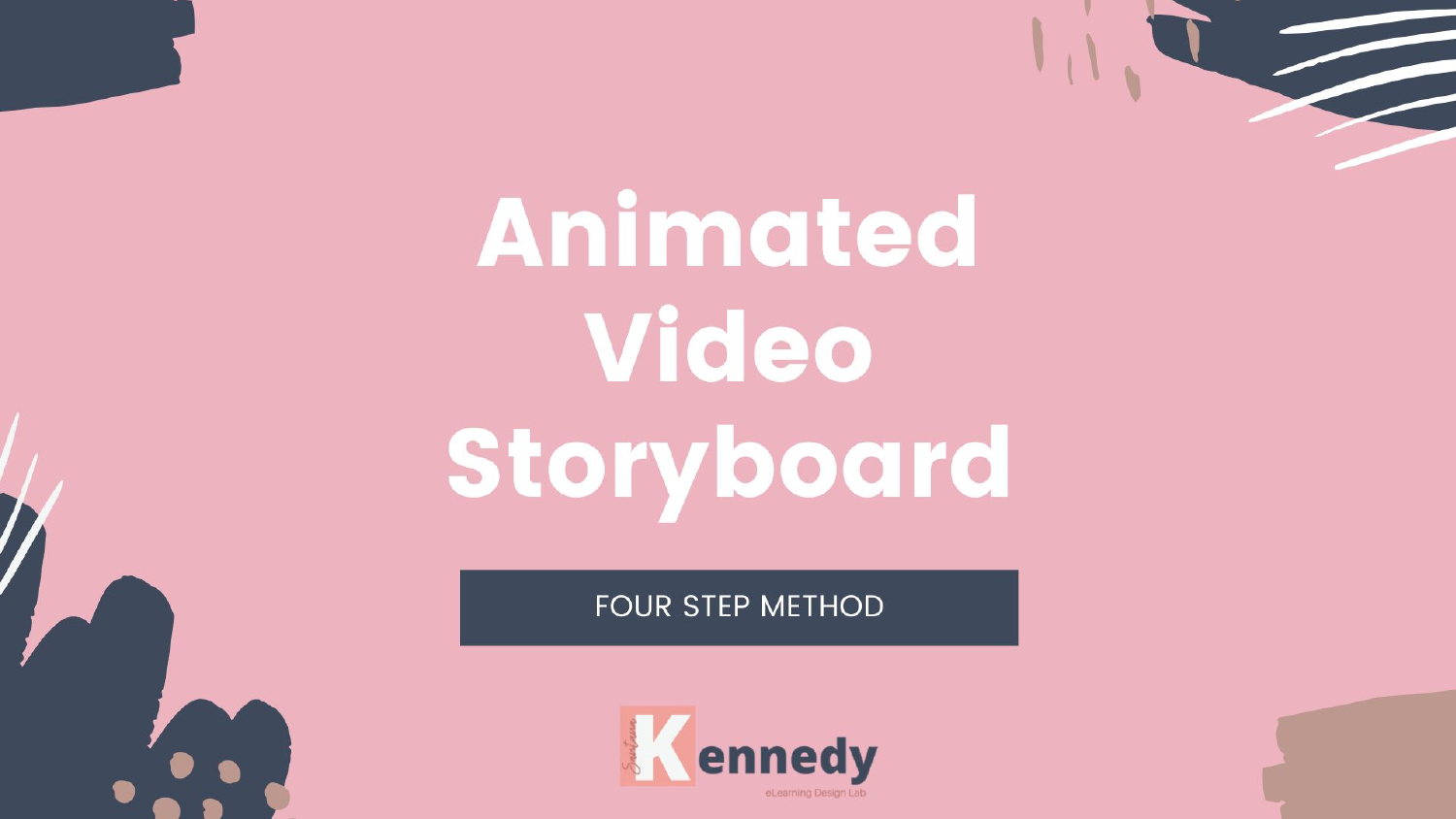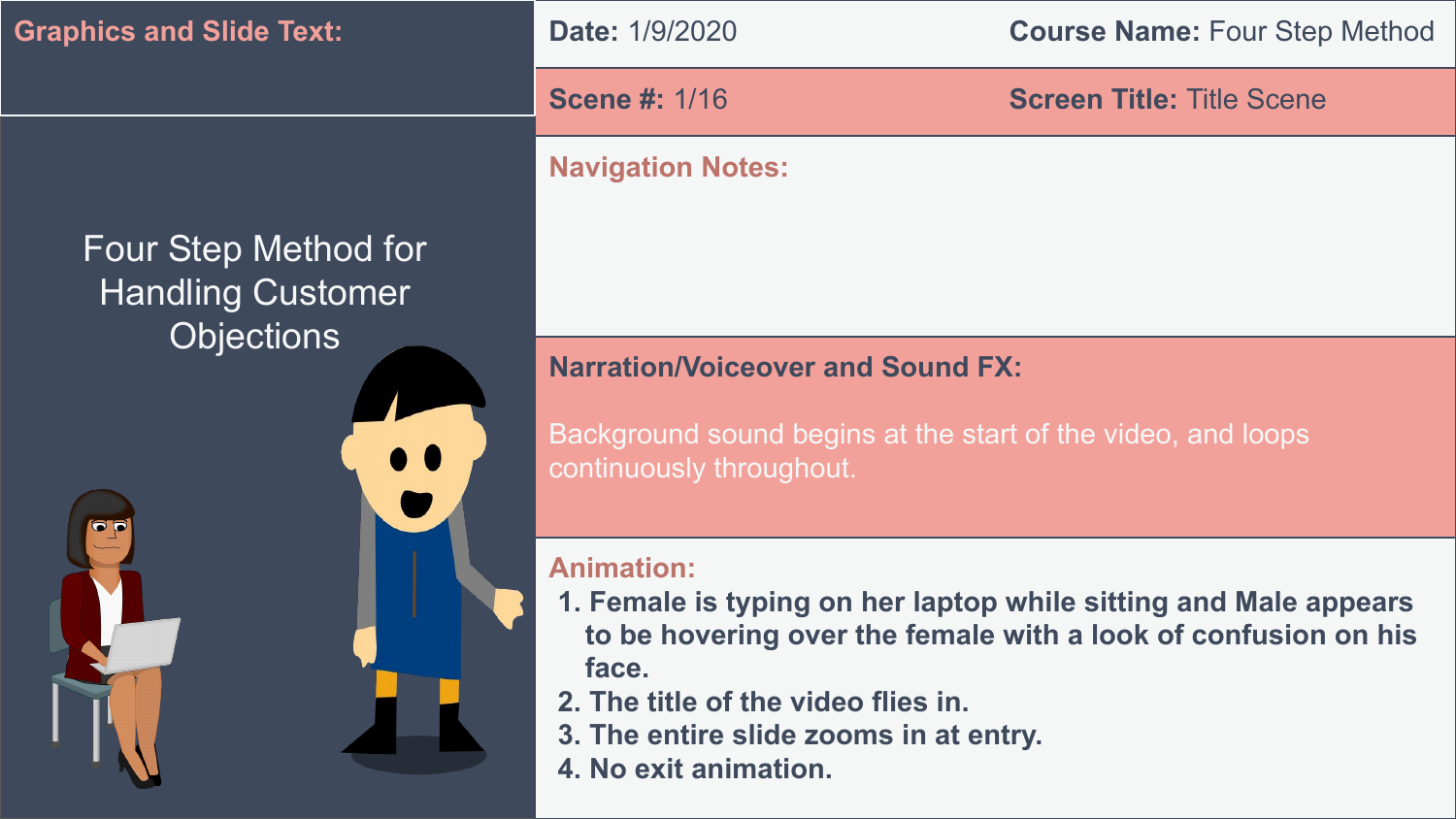| <b>Graphics and Slide Text:</b>   |                                                                                             | Date: 1/9/2020                                                                                                                                   | <b>Course Name: Four Step Method</b>          |
|-----------------------------------|---------------------------------------------------------------------------------------------|--------------------------------------------------------------------------------------------------------------------------------------------------|-----------------------------------------------|
|                                   |                                                                                             | <b>Scene #: 2/16</b>                                                                                                                             | <b>Screen Title: Step 1: Listen Carefully</b> |
| Step 1                            |                                                                                             | <b>Navigation Notes:</b>                                                                                                                         |                                               |
|                                   | <b>Narration/Voiceover and Sound FX:</b><br>Background sound loops continuously throughout. |                                                                                                                                                  |                                               |
| <b>LISTEN</b><br><b>CAREFULLY</b> |                                                                                             | <b>Animation:</b><br>1. The entire slide zooms in at entry.<br>2. Each slide element zooms in from back.<br>2. Entire slide swipes left on exit. |                                               |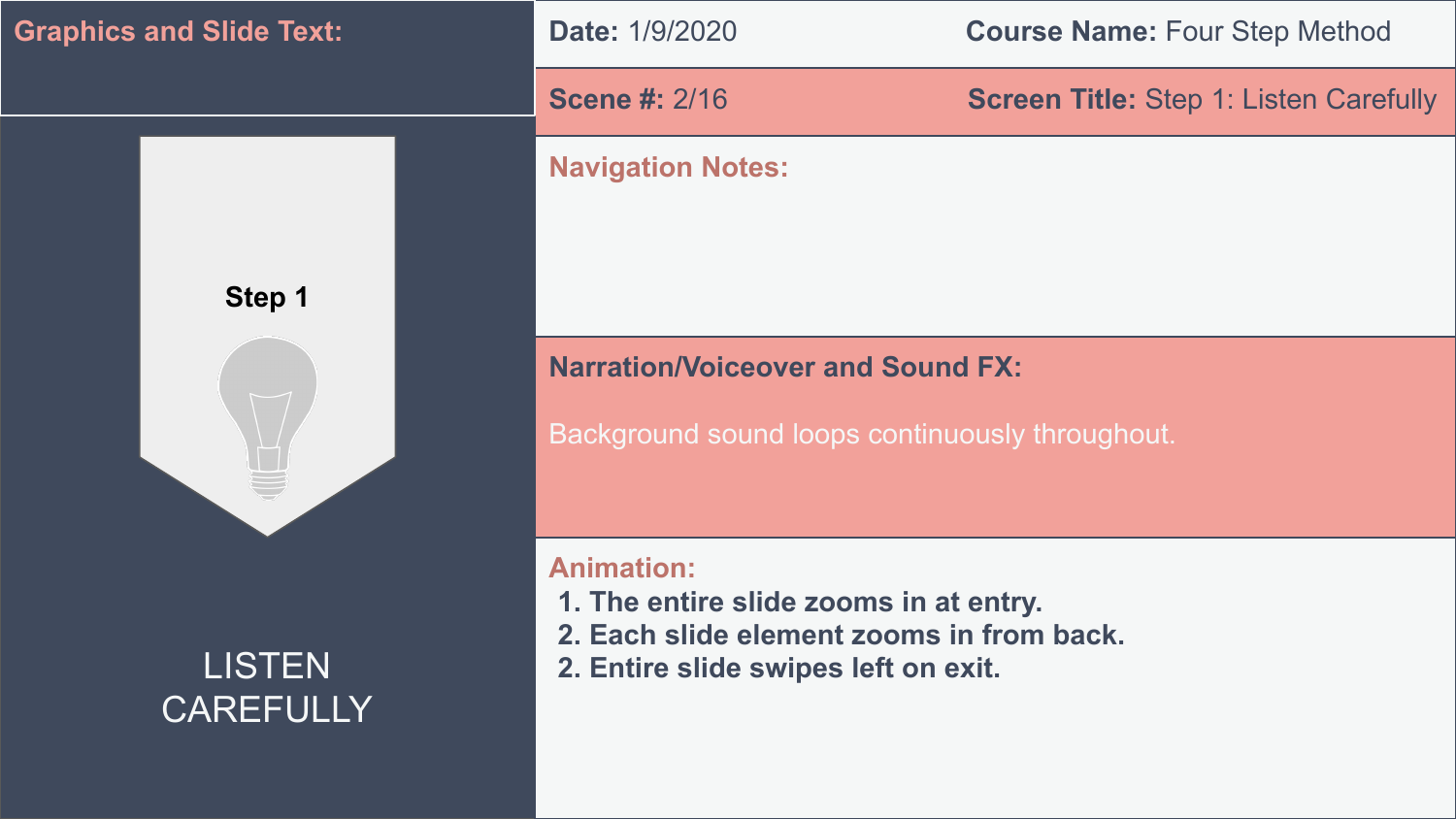| <b>Graphics and Slide Text:</b>                                                                 |                                                                                             | Date: 1/9/2020                                                                 | <b>Course Name: Four Step Method</b>                                                                                                                                                                  |
|-------------------------------------------------------------------------------------------------|---------------------------------------------------------------------------------------------|--------------------------------------------------------------------------------|-------------------------------------------------------------------------------------------------------------------------------------------------------------------------------------------------------|
|                                                                                                 |                                                                                             | <b>Scene #: 3/16</b>                                                           | <b>Screen Title: How to Listen Carefully</b>                                                                                                                                                          |
|                                                                                                 | • Be attentive                                                                              | <b>Navigation Notes:</b>                                                       |                                                                                                                                                                                                       |
| • Maintain Eye<br>Contact<br>• Let the Customer<br><b>Talk</b><br>• Watch for<br>Nonverbal cues | <b>Narration/Voiceover and Sound FX:</b><br>Background sound loops continuously throughout. |                                                                                |                                                                                                                                                                                                       |
|                                                                                                 |                                                                                             | <b>Animation:</b><br>image.<br>screen.<br>image.<br>4. Slide fades out on exit | 1. The entire slide swipes in from right at entry with checklist<br>2. Each bullet point & text pops up one by one from bottom left of<br>3. Arm with magnifying glass image slides in over checklist |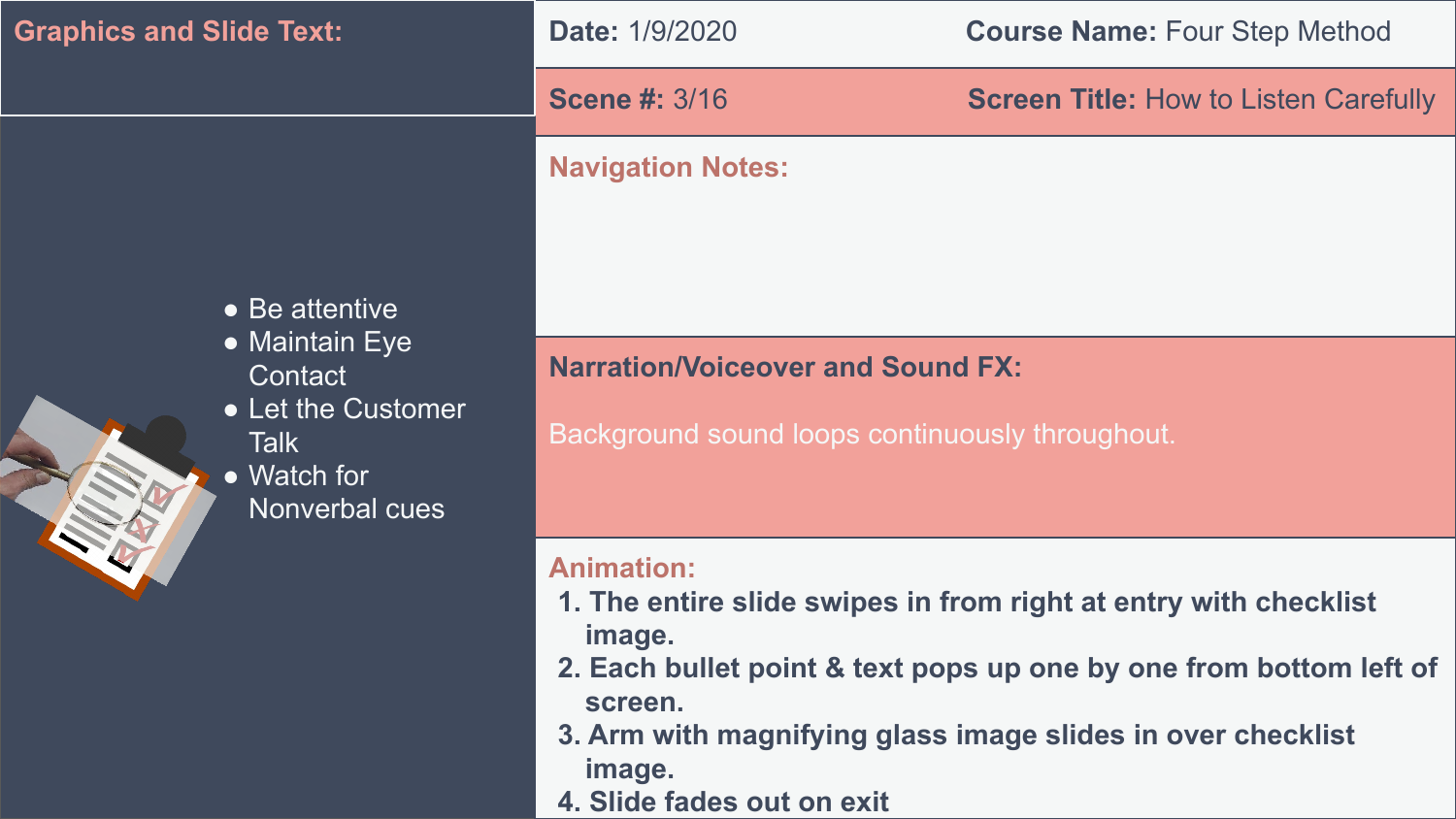| <b>Graphics and Slide Text:</b>       |
|---------------------------------------|
| Image of office setting as background |
| 00<br>$\sqrt{ }$                      |

# **Date:** 1/9/2020 **Course Name:** Four Step Method **Scene #:** 4/16 **Screen Title:** Travel Agency Scene **Navigation Notes: Narration/Voiceover and Sound FX:** Background sound continues to loop continuously throughout.

## **Animation:**

- **1. Scene appears no animation upon entry.**
- **2. Male character is talking with lips and hand movement as female character is standing next to him listening.**
- **3. No exit animation.**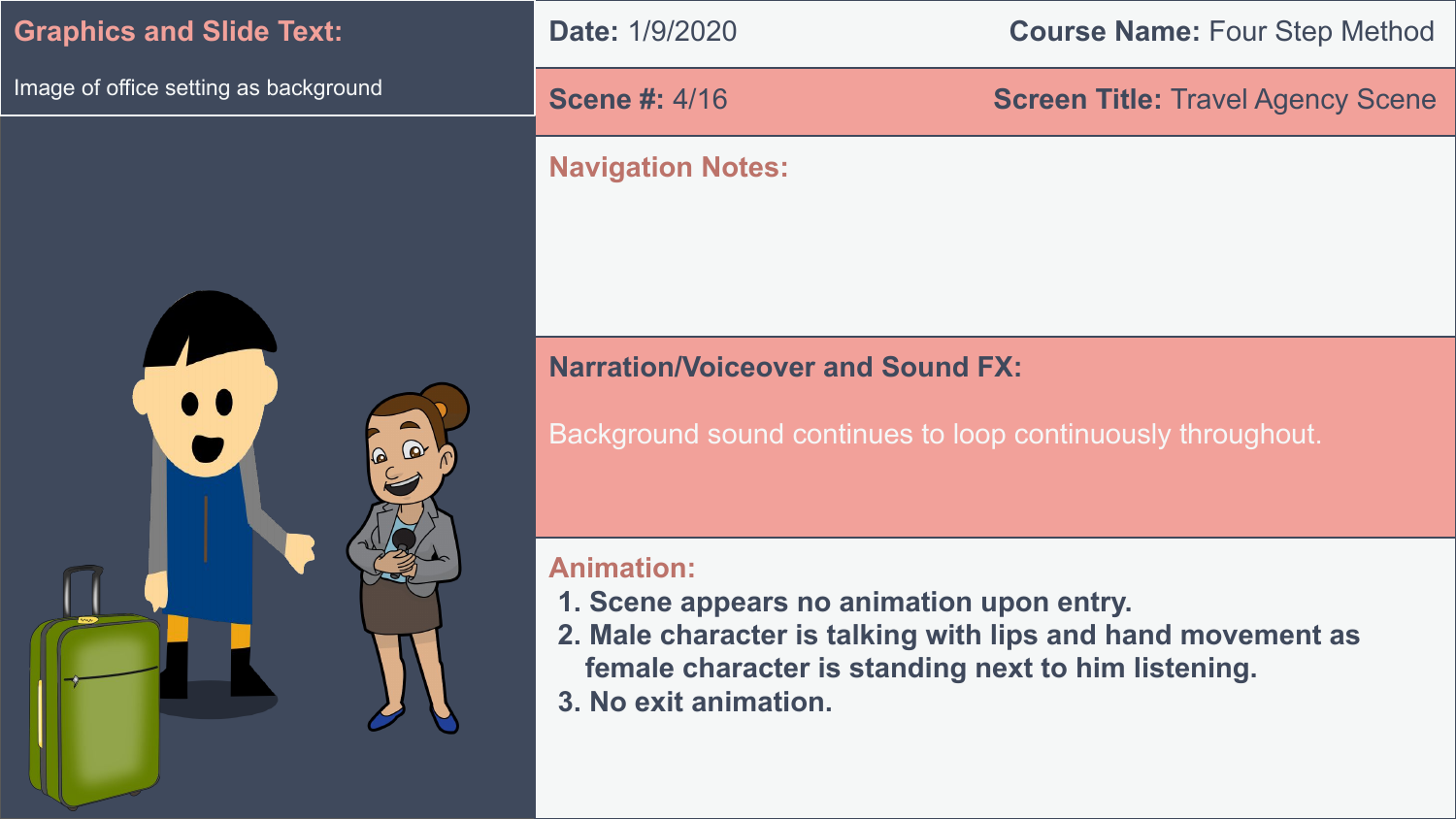| <b>Graphics and Slide Text:</b>  |                                          | Date: 1/9/2020                                                                          | <b>Course Name: Four Step Method</b>                |
|----------------------------------|------------------------------------------|-----------------------------------------------------------------------------------------|-----------------------------------------------------|
|                                  |                                          | <b>Scene #: 5/16</b>                                                                    | <b>Screen Title: Step 2: Acknowledge Objections</b> |
| Step 2                           |                                          | <b>Navigation Notes:</b>                                                                |                                                     |
|                                  | <b>Narration/Voiceover and Sound FX:</b> | Background sound loops continuously throughout.                                         |                                                     |
| Acknowledge<br><b>Objections</b> |                                          | <b>Animation:</b><br>1. The entire slide zooms in at entry.<br>3. No animation at exit. | 2. Each slide element zooms in from back.           |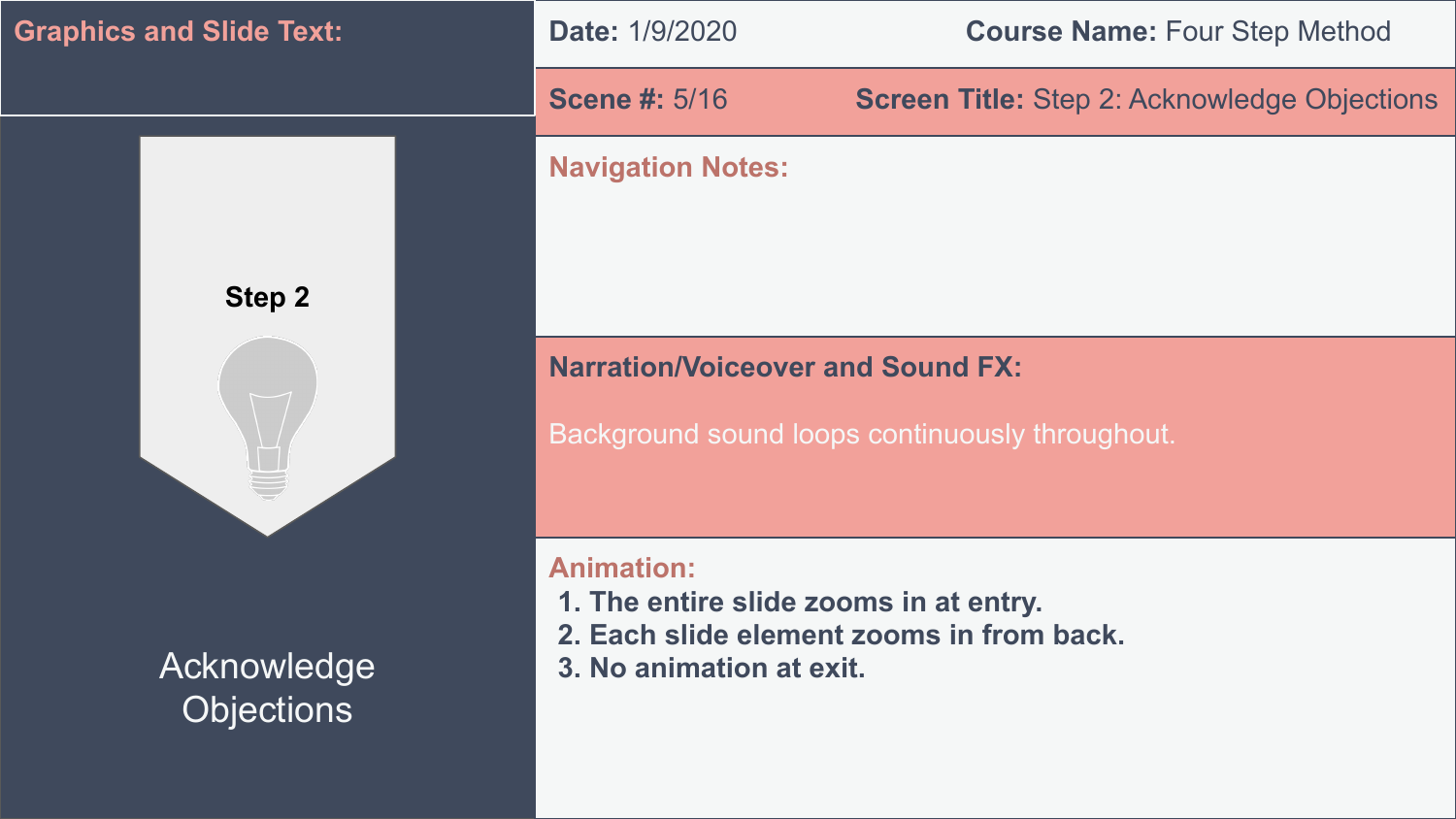

**4. No exit animation.**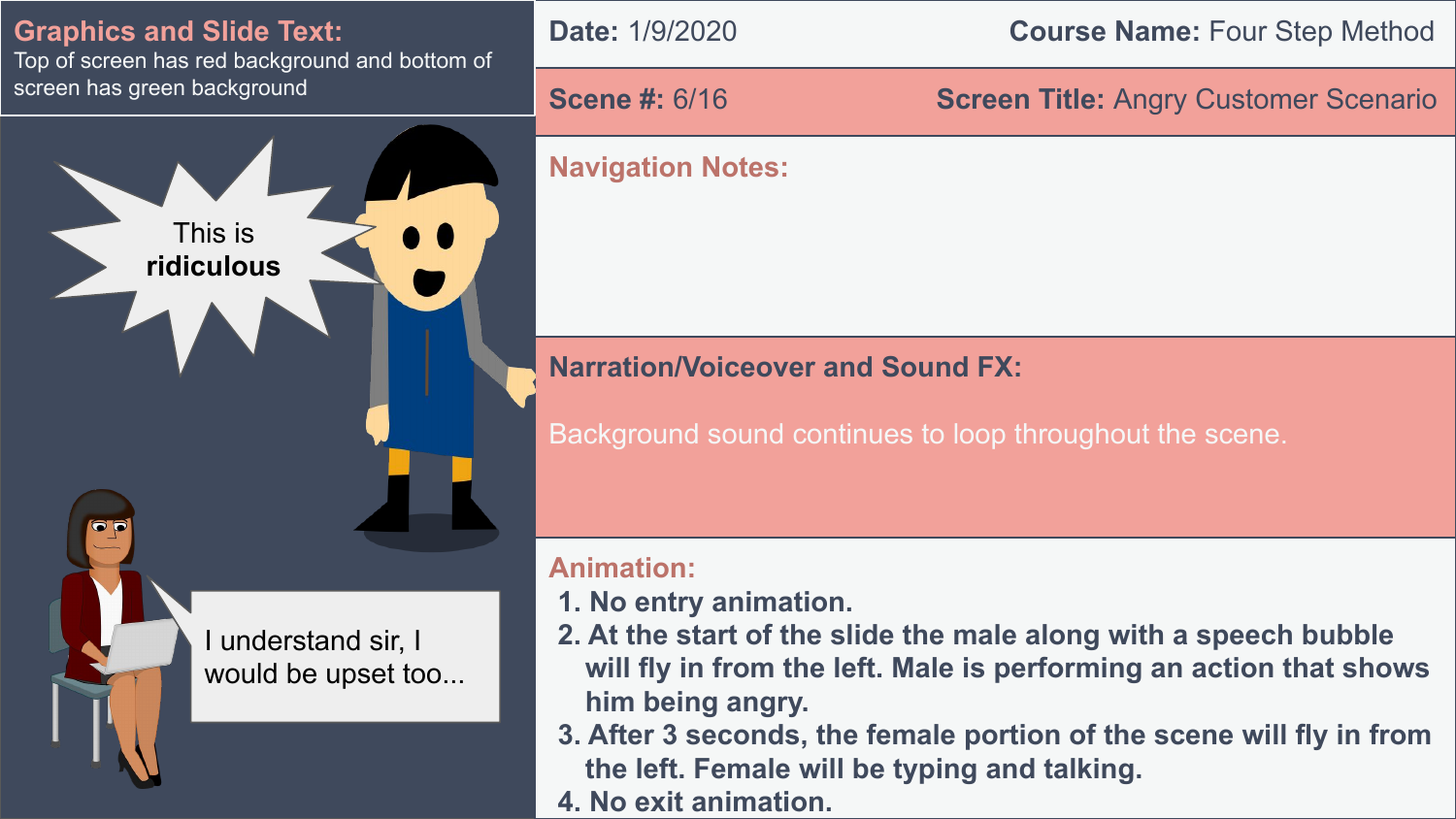| <b>Graphics and Slide Text:</b>                                                     | <b>Date: 1/9/2020</b>                                                                                                     | <b>Course Name: Four Step Method</b>                                  |
|-------------------------------------------------------------------------------------|---------------------------------------------------------------------------------------------------------------------------|-----------------------------------------------------------------------|
|                                                                                     | <b>Scene #: 7/16</b>                                                                                                      | <b>Screen Title:</b> Common Statements Used to Acknowledge Objections |
| <b>Common Statements Used to</b><br><b>Acknowledge Objections</b>                   | <b>Navigation Notes:</b>                                                                                                  |                                                                       |
| "I can see your point."<br>"Other customers have<br>asked us the same<br>question." | <b>Narration/Voiceover and Sound FX:</b><br>Background sound continues to loop throughout the scene.                      |                                                                       |
|                                                                                     | <b>Animation:</b><br>1. No entry animation.<br>screen. Each statement will fly in from the left.<br>3. No exit animation. | 2. At the start of the slide the title and shape are already on the   |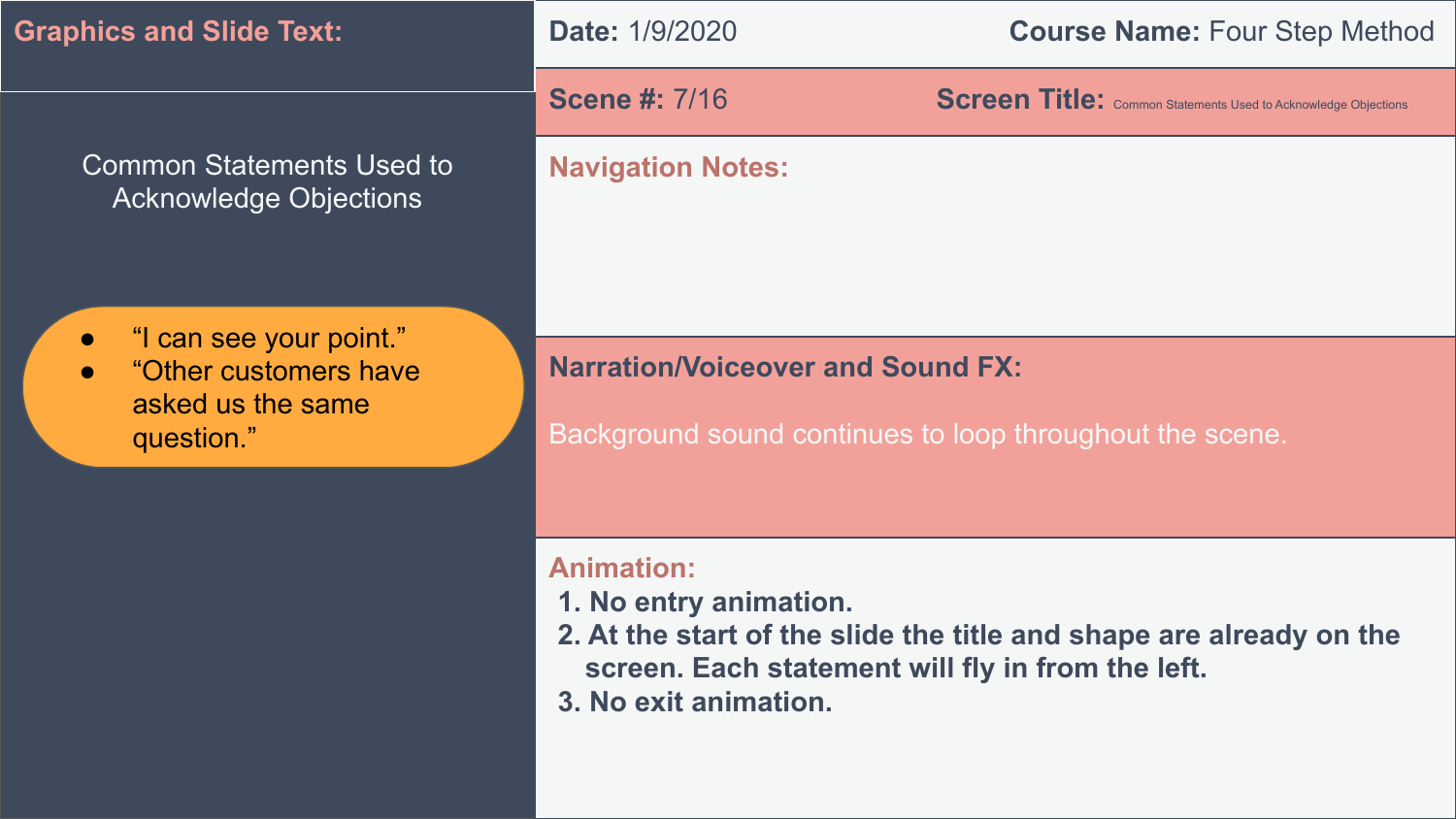| <b>Graphics and Slide Text:</b>         | Date: 1/9/2020                                                                                                                       | <b>Course Name: Four Step Method</b>                |
|-----------------------------------------|--------------------------------------------------------------------------------------------------------------------------------------|-----------------------------------------------------|
|                                         | <b>Scene #: 8/16</b>                                                                                                                 | <b>Screen Title:</b> Step 3: Restate the Objections |
| Step 3                                  | <b>Navigation Notes:</b>                                                                                                             |                                                     |
|                                         | <b>Narration/Voiceover and Sound FX:</b>                                                                                             | Background sound loops continuously throughout.     |
| <b>Restate the</b><br><b>Objections</b> | <b>Animation:</b><br>1. The entire slide zooms in at entry.<br>2. Each slide element zooms in from back.<br>3. No animation at exit. |                                                     |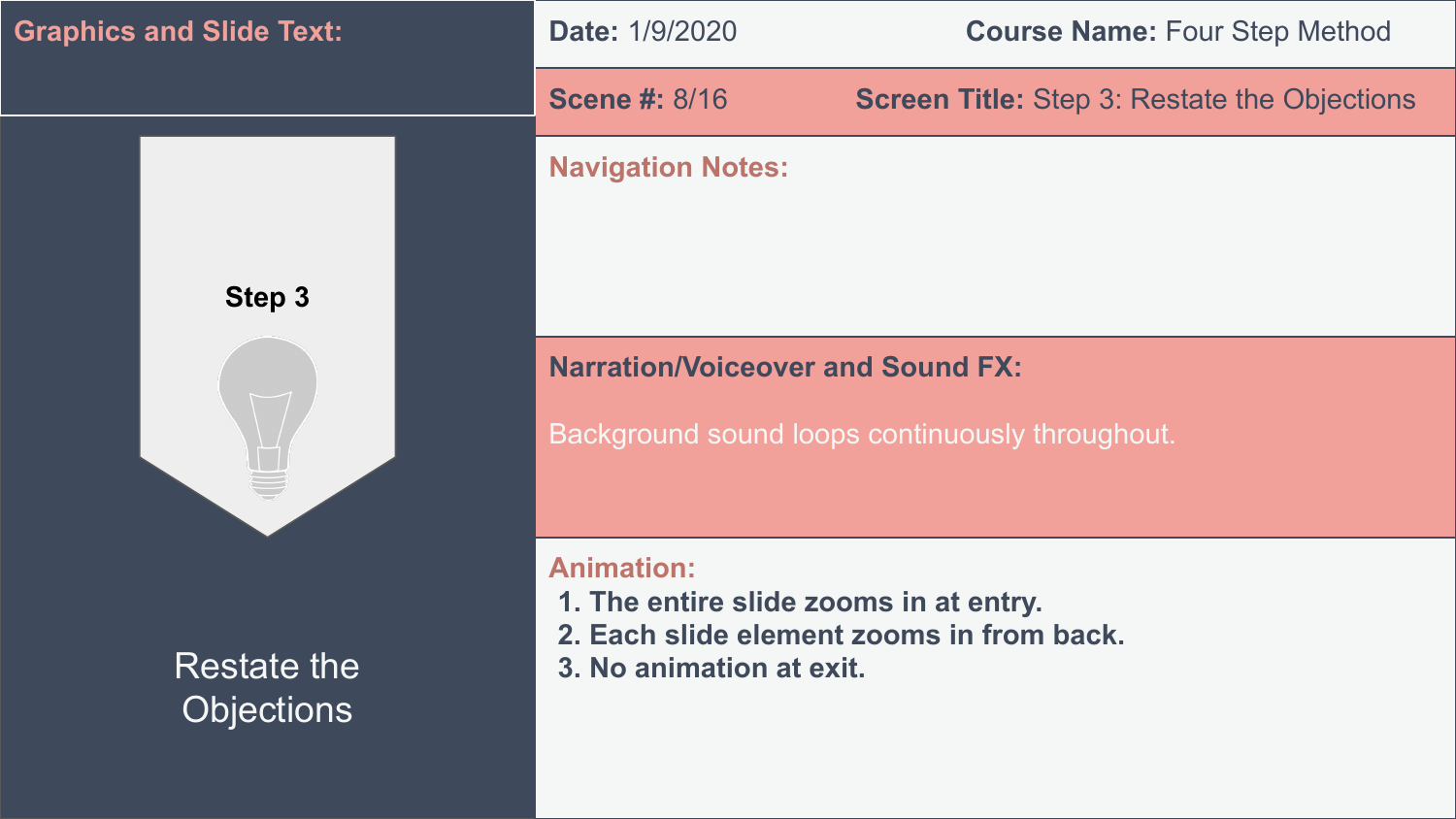| <b>Graphics and Slide Text:</b>       | Date: 1/9/2020                                                                                                                                                                                                                                                                                          | <b>Course Name: Four Step Method</b>            |
|---------------------------------------|---------------------------------------------------------------------------------------------------------------------------------------------------------------------------------------------------------------------------------------------------------------------------------------------------------|-------------------------------------------------|
| Image of office setting as background | <b>Scene #: 9/16</b>                                                                                                                                                                                                                                                                                    | <b>Screen Title:</b> Ways to Restate Objections |
| <b>Ways to Restate Objections</b>     | <b>Navigation Notes:</b>                                                                                                                                                                                                                                                                                |                                                 |
| "I can<br>$\bullet$<br>"You feel      |                                                                                                                                                                                                                                                                                                         |                                                 |
| Let me see<br>You want                | <b>Narration/Voiceover and Sound FX:</b>                                                                                                                                                                                                                                                                |                                                 |
| $\bullet$                             | Background sound continues to loop continuously throughout.                                                                                                                                                                                                                                             |                                                 |
|                                       | <b>Animation:</b><br>1. Scene swipes in from left and male and female are standing<br>with the female talking to the male providing assurance.<br>2. Hand with a writing utensil begins writing the title of the slide.<br>3. Bullet points pop on screen one by one.<br>4. Circle zoom transition out. |                                                 |

 $\parallel$   $\sim$   $\sim$   $\sim$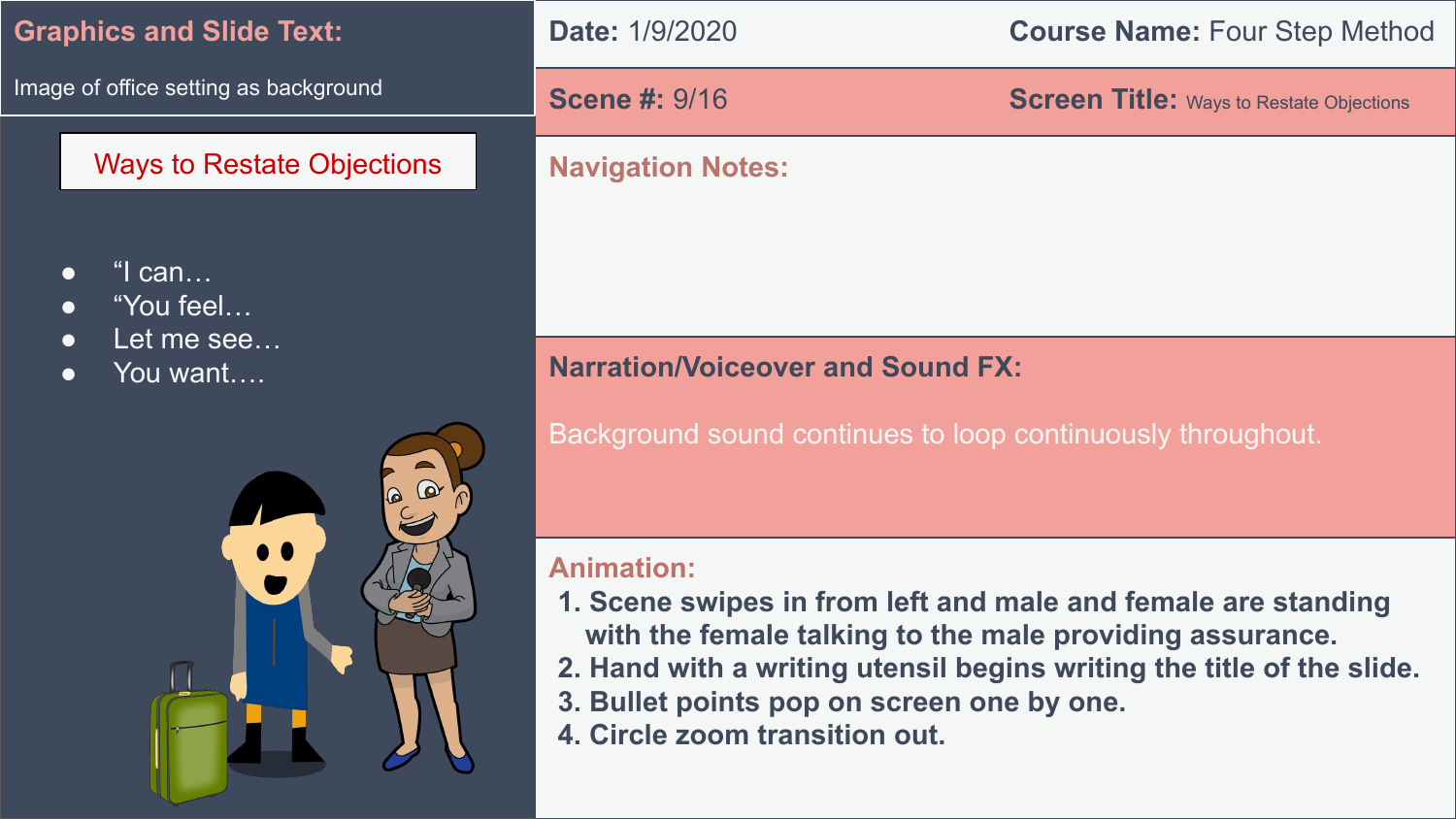| <b>Graphics and Slide Text:</b> | Date: 1/9/2020                                                                          | <b>Course Name: Four Step Method</b>               |
|---------------------------------|-----------------------------------------------------------------------------------------|----------------------------------------------------|
|                                 | <b>Scene #: 10/16</b>                                                                   | <b>Screen Title:</b> Step 4: Answer the Objections |
| Step 4                          | <b>Navigation Notes:</b>                                                                |                                                    |
|                                 | <b>Narration/Voiceover and Sound FX:</b>                                                | Background sound loops continuously throughout.    |
| Answer the<br><b>Objections</b> | <b>Animation:</b><br>1. The entire slide zooms in at entry.<br>3. No animation at exit. | 2. Each slide element zooms in from back.          |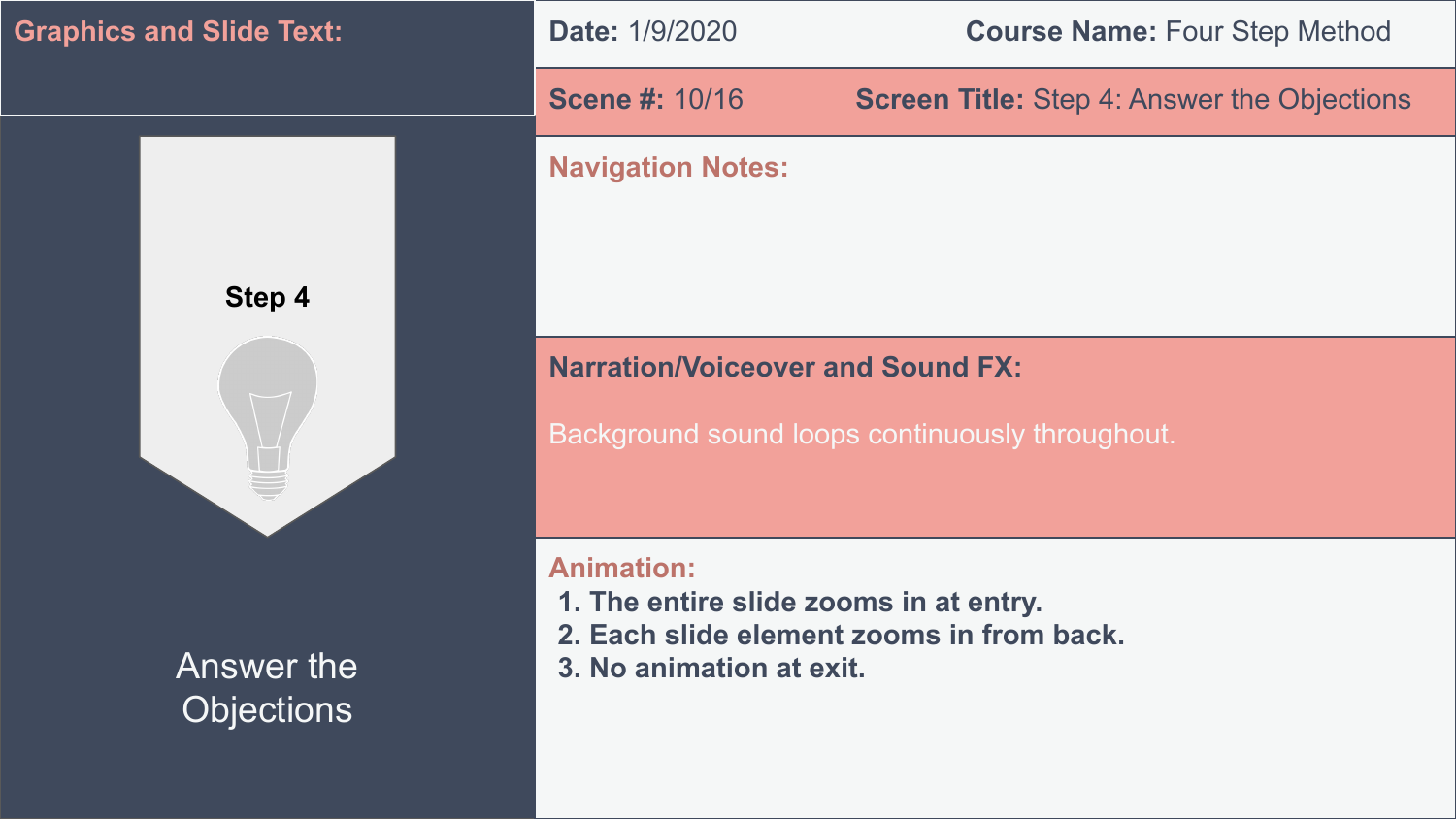| <b>Graphics and Slide Text:</b> |                | Date: 1/9/2020                                                                                                                                                                                              | <b>Course Name: Four Step Method</b>               |
|---------------------------------|----------------|-------------------------------------------------------------------------------------------------------------------------------------------------------------------------------------------------------------|----------------------------------------------------|
|                                 |                | <b>Scene #: 11/16</b>                                                                                                                                                                                       | <b>Screen Title: Answer Objections Explanation</b> |
|                                 |                | <b>Navigation Notes:</b>                                                                                                                                                                                    |                                                    |
| Answer                          | Use objections |                                                                                                                                                                                                             |                                                    |
|                                 |                |                                                                                                                                                                                                             |                                                    |
|                                 | $\odot$        | <b>Narration/Voiceover and Sound FX:</b>                                                                                                                                                                    |                                                    |
|                                 |                | Background sound continues to loop continuously throughout.                                                                                                                                                 |                                                    |
| Get to<br>the<br>bottom         | Consider       | <b>Animation:</b><br>1. Scene swipes in from left and female slides from top.<br>2. Explanations on right slide in from right and explanations on<br>left slide in from the left.<br>3. No exit transition. |                                                    |
|                                 |                |                                                                                                                                                                                                             |                                                    |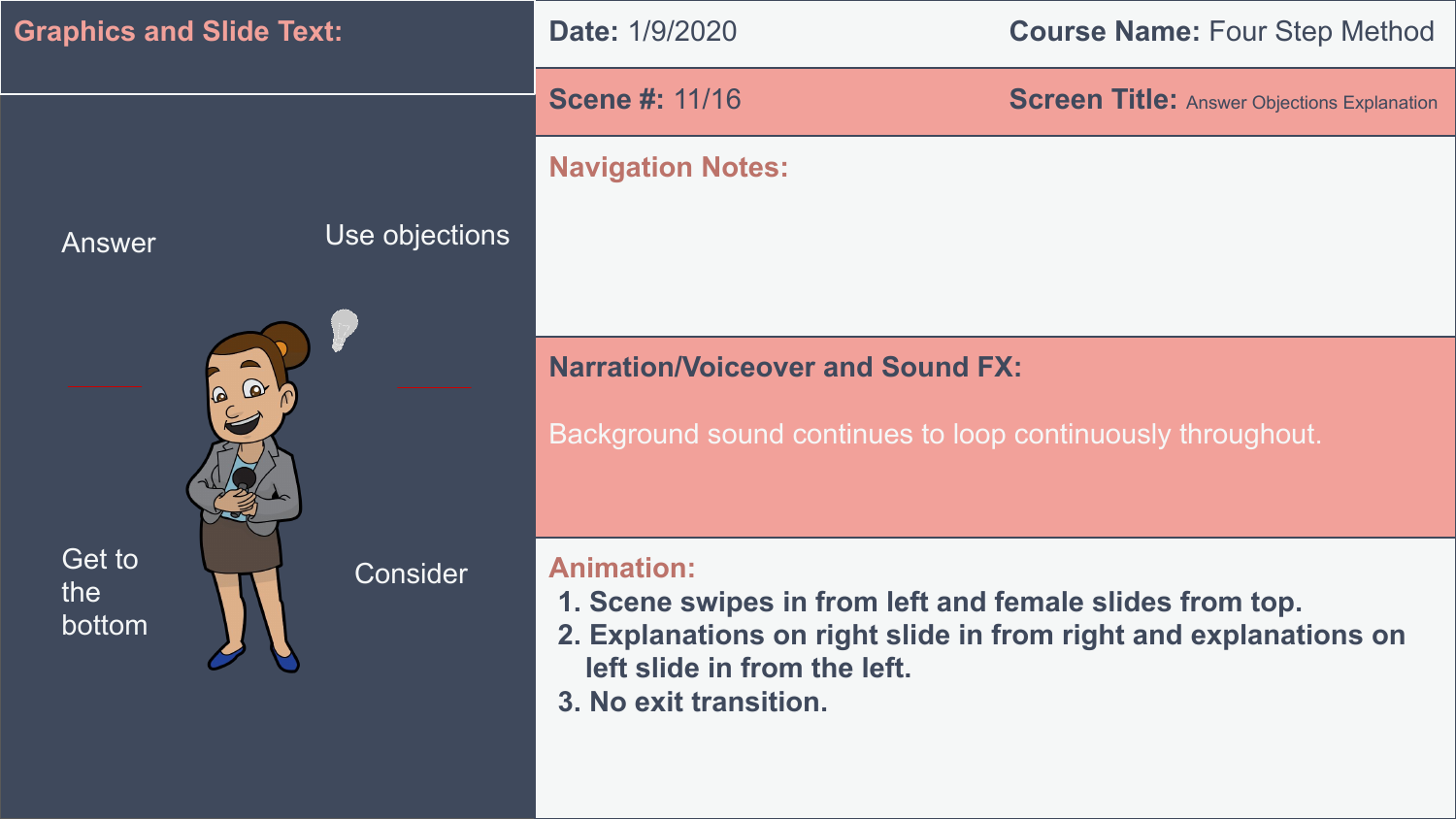#### **Graphics and Slide Text:** Cityscape background with steps

**Date:** 1/9/2020 **Course Name:** Four Step Method

**Scene #:** 12/16 **Screen Title:** Recap Four Step Method

#### **Navigation Notes:**

### **Narration/Voiceover and Sound FX:**

Background sound continues to loop continuously throughout.

#### **Animation:**

- **1. No entry animation for scene.**
- **2. Steps in background appear one by one.**
- **3. Scene Title flies in and words dissolve and appear.**
- **4. Female jumps for joy throughout scene.**
- **5. Airplane flying motion path set; airplane flies in from the bottom left, and exits top right.**
- **6. Each method pops up on each step one by one.**
- **7. Flag & hand slides in from top.**
- **8. Flag moving animation.**
- **9. Scene zooms back towards center for exit.**

 $\odot$ Listen **Carefully** 

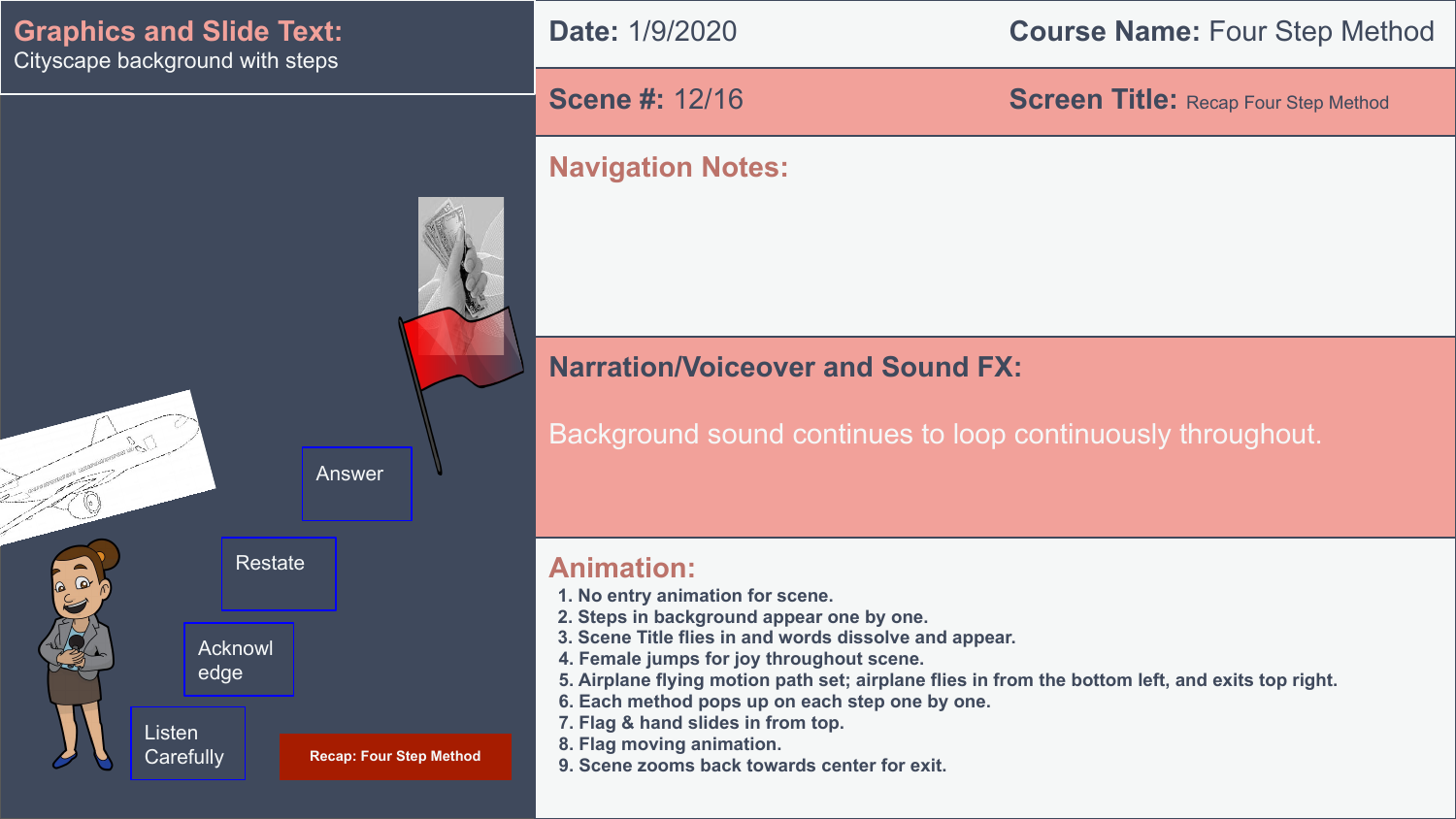| <b>Graphics and Slide Text:</b>                                 | <b>Date: 1/9/2020</b>                                                                                                            | <b>Course Name: Four Step Method</b>            |
|-----------------------------------------------------------------|----------------------------------------------------------------------------------------------------------------------------------|-------------------------------------------------|
|                                                                 | <b>Scene #: 13/16</b>                                                                                                            | <b>Screen Title: Problem Solved</b>             |
| <b>Problem Solved</b>                                           | <b>Navigation Notes:</b>                                                                                                         |                                                 |
| 95%<br>of your customers will make<br>a purchase if you use the |                                                                                                                                  |                                                 |
| four step method properly.                                      | <b>Narration/Voiceover and Sound FX:</b>                                                                                         |                                                 |
|                                                                 |                                                                                                                                  | Background sound loops continuously throughout. |
|                                                                 | <b>Animation:</b><br>1. Entry animation: curtains<br>2. Problem Solved title zooms in from back.<br>2. Folded animation at exit. |                                                 |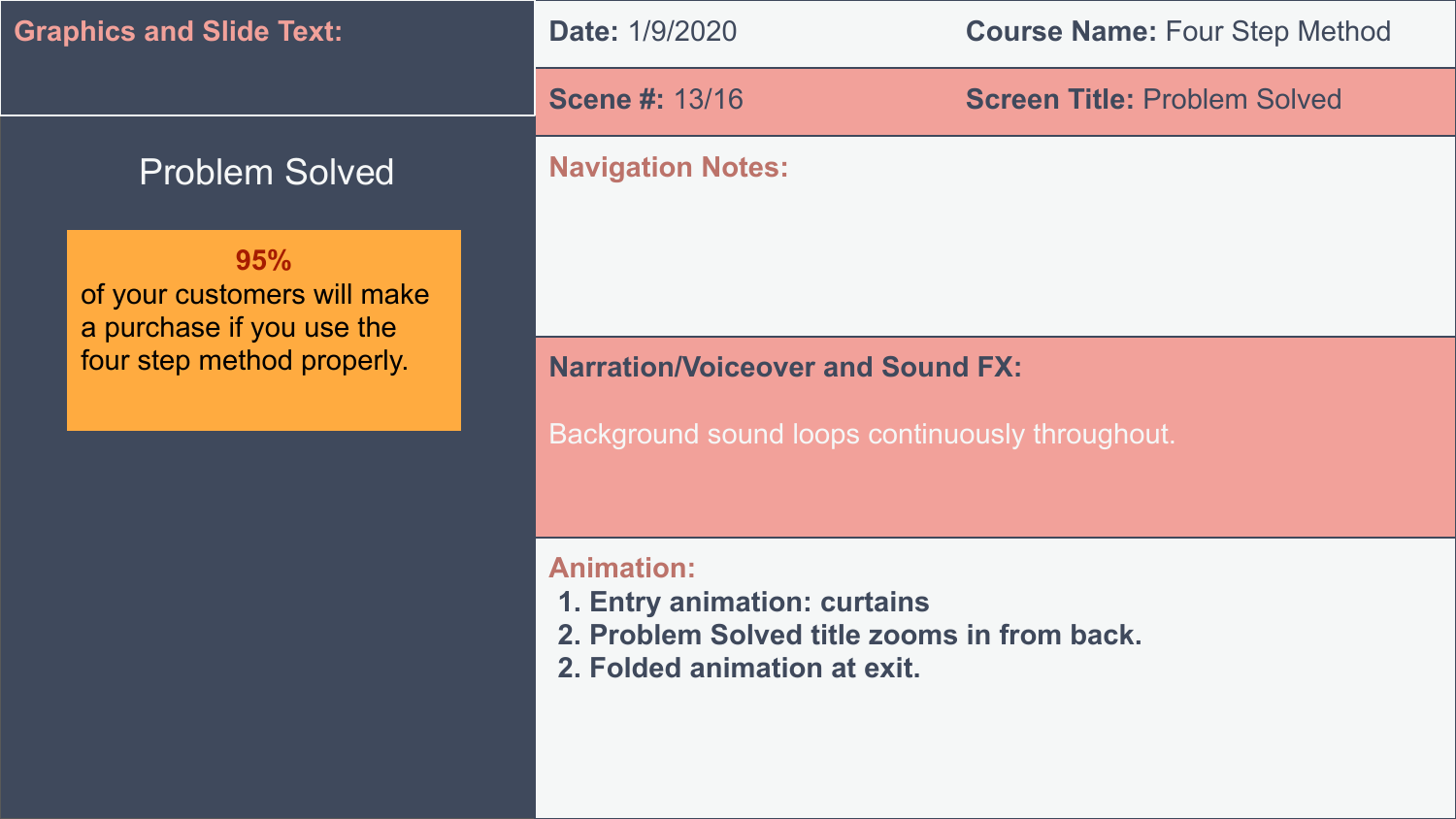| <b>Graphics and Slide Text:</b> | Date: 1/9/2020                                                                                                                                                                                                      | <b>Course Name: Four Step Method</b> |
|---------------------------------|---------------------------------------------------------------------------------------------------------------------------------------------------------------------------------------------------------------------|--------------------------------------|
|                                 | <b>Scene #: 14/16</b>                                                                                                                                                                                               | <b>Screen Title: Happy People</b>    |
|                                 | <b>Navigation Notes:</b>                                                                                                                                                                                            |                                      |
|                                 | <b>Narration/Voiceover and Sound FX:</b>                                                                                                                                                                            |                                      |
| $\mathbf{\Omega}$               | Background sound continues to loop continuously throughout.                                                                                                                                                         |                                      |
|                                 | <b>Animation:</b><br>1. No animation for entry.<br>2. Hearts inside speech bubble dissolve in and pop on screen.<br>3. Both male and female have a look of satisfaction and<br>excitement.<br>4. No exit animation. |                                      |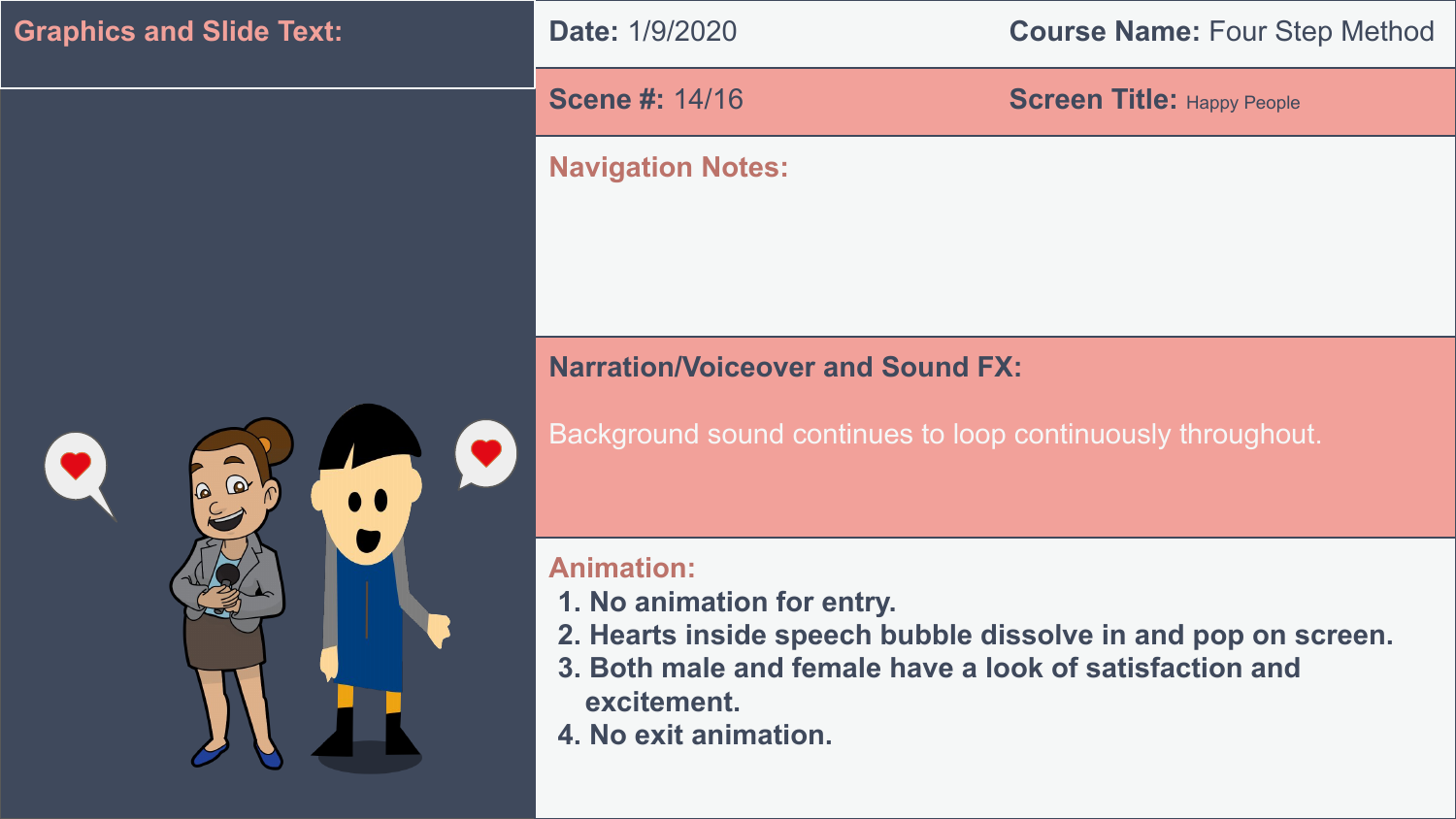| <b>Graphics and Slide Text:</b><br>Male is on an airplane and flight attendant is rolling                      | <b>Date: 1/9/2020</b>                                                                                                | <b>Course Name: Four Step Method</b> |
|----------------------------------------------------------------------------------------------------------------|----------------------------------------------------------------------------------------------------------------------|--------------------------------------|
| down the aisle with her cart and stops at male's<br>seat. Background image is of the inside of an<br>airplane. | <b>Scene #: 15/16</b>                                                                                                | <b>Screen Title: Airplane Travel</b> |
|                                                                                                                | <b>Navigation Notes:</b>                                                                                             |                                      |
|                                                                                                                |                                                                                                                      |                                      |
|                                                                                                                |                                                                                                                      |                                      |
|                                                                                                                | <b>Narration/Voiceover and Sound FX:</b>                                                                             |                                      |
|                                                                                                                | Background sound continues to loop continuously throughout.                                                          |                                      |
|                                                                                                                |                                                                                                                      |                                      |
|                                                                                                                | <b>Animation:</b><br>1. No animation for entry.<br>2. Flight attendant rolls into scene and stops at the seat of the |                                      |

**male passenger. 3. No exit animation**

П